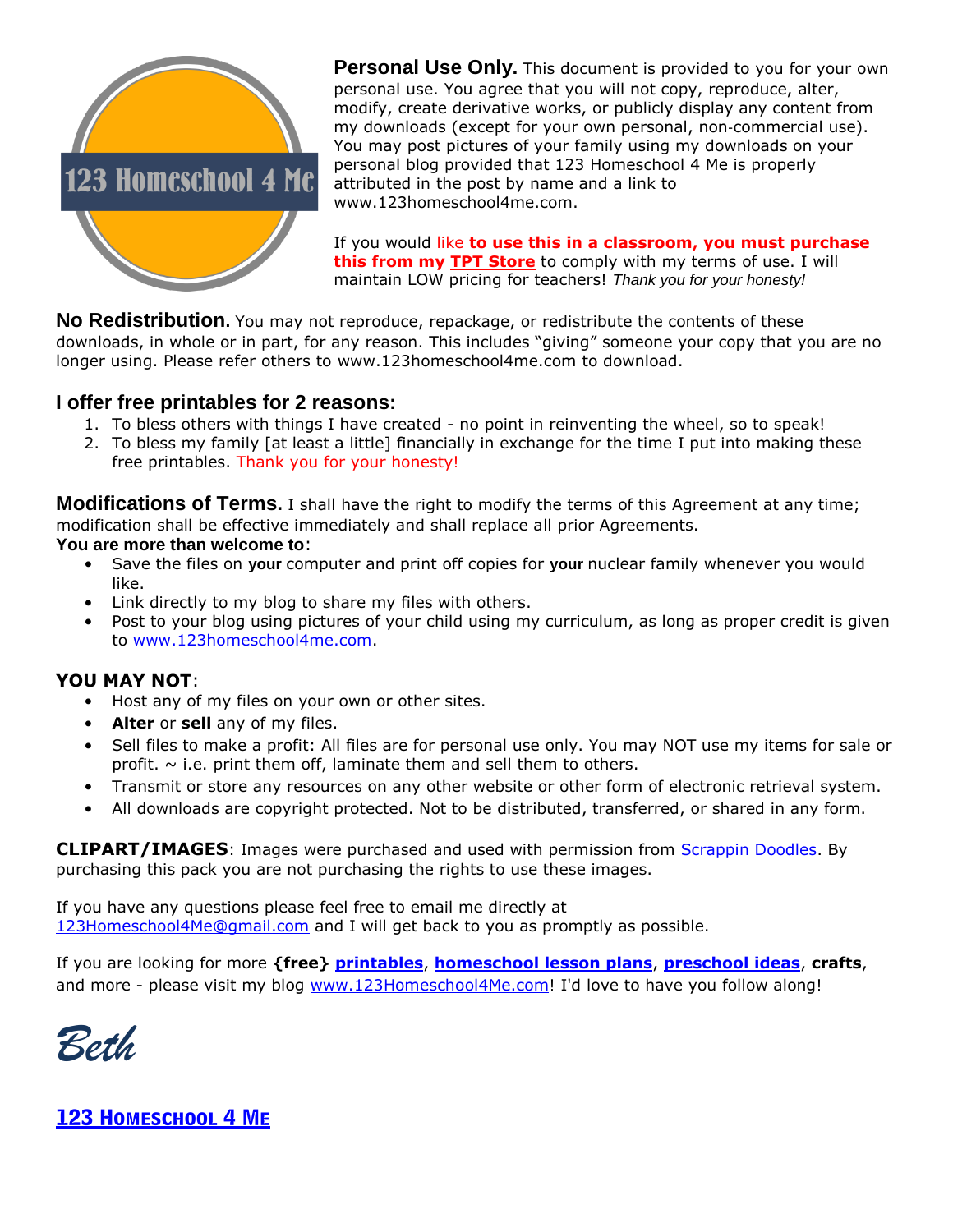TELLING TIME

*This game is perfect for helping kids practice telling time to the hour. Just print this page, grab 2 crayons/bingo markers/unifix cubes, two dice, and a friend. The first person rolls 1-2 dice then counts the dots and colors one clock with that hour. The next person takes a turn; play continues back and forth until all clocks on the page have been filled in. If there are no more clocks for the number you rolled, roll again. The person with the most 3-in-a-rows wins.*



© www.123homeschool4me.com Copyright 2012. No redistribution of any kind is allowed; all rights reserved.

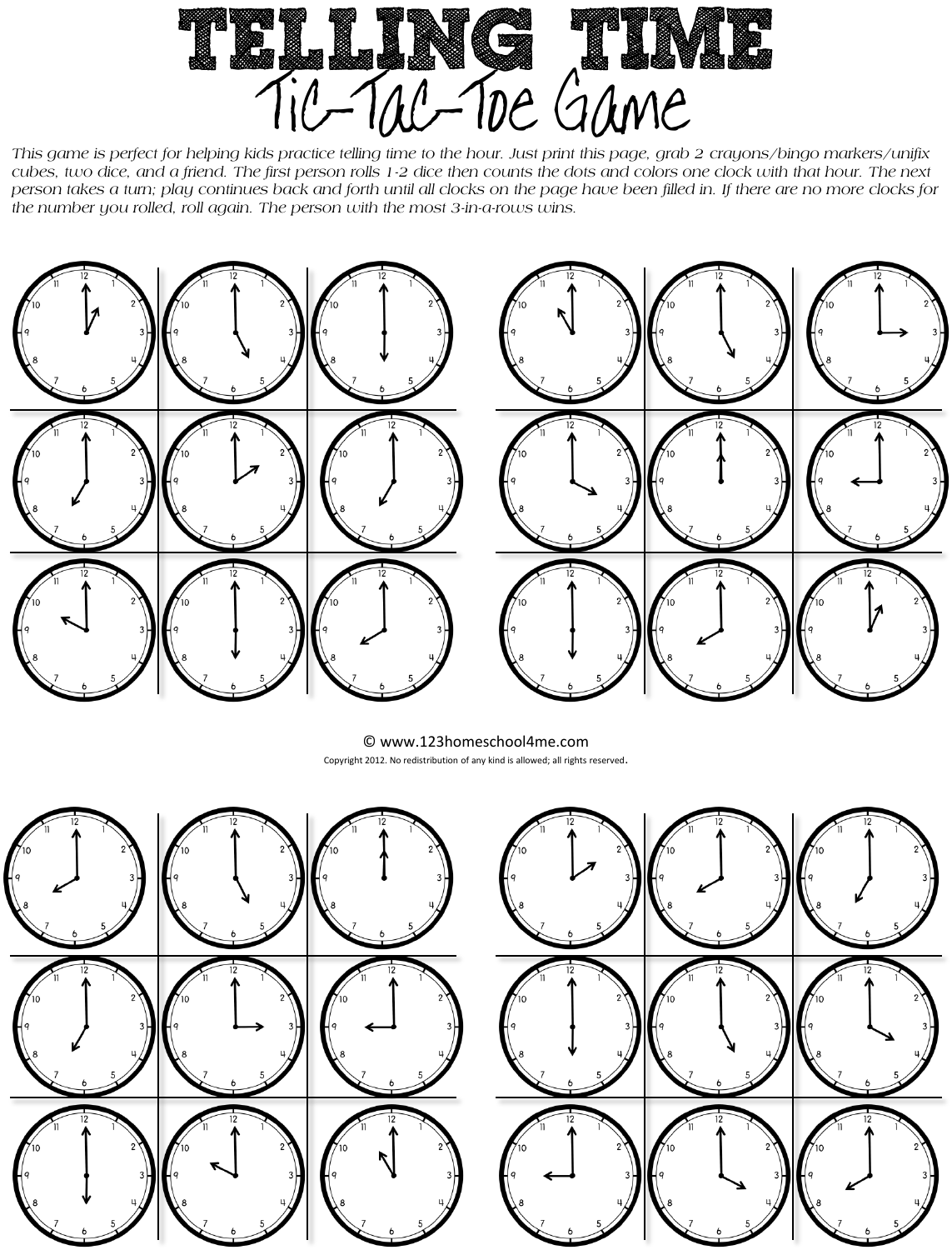

*This game is perfect for helping kids practice telling time to the hour. Just print this page, grab 2 crayons/bingo markers/unifix cubes, two dice, and a friend. The first person rolls 2 dice then counts the dots and colors one clock with that hour. The next person takes a turn; play continues back and forth until all clocks on the page have been filled in. If there are no more clocks for the number you rolled, roll again. The person with the most 3-in-a-rows wins.*



© www.123homeschool4me.com Copyright 2012. No redistribution of any kind is allowed; all rights reserved.

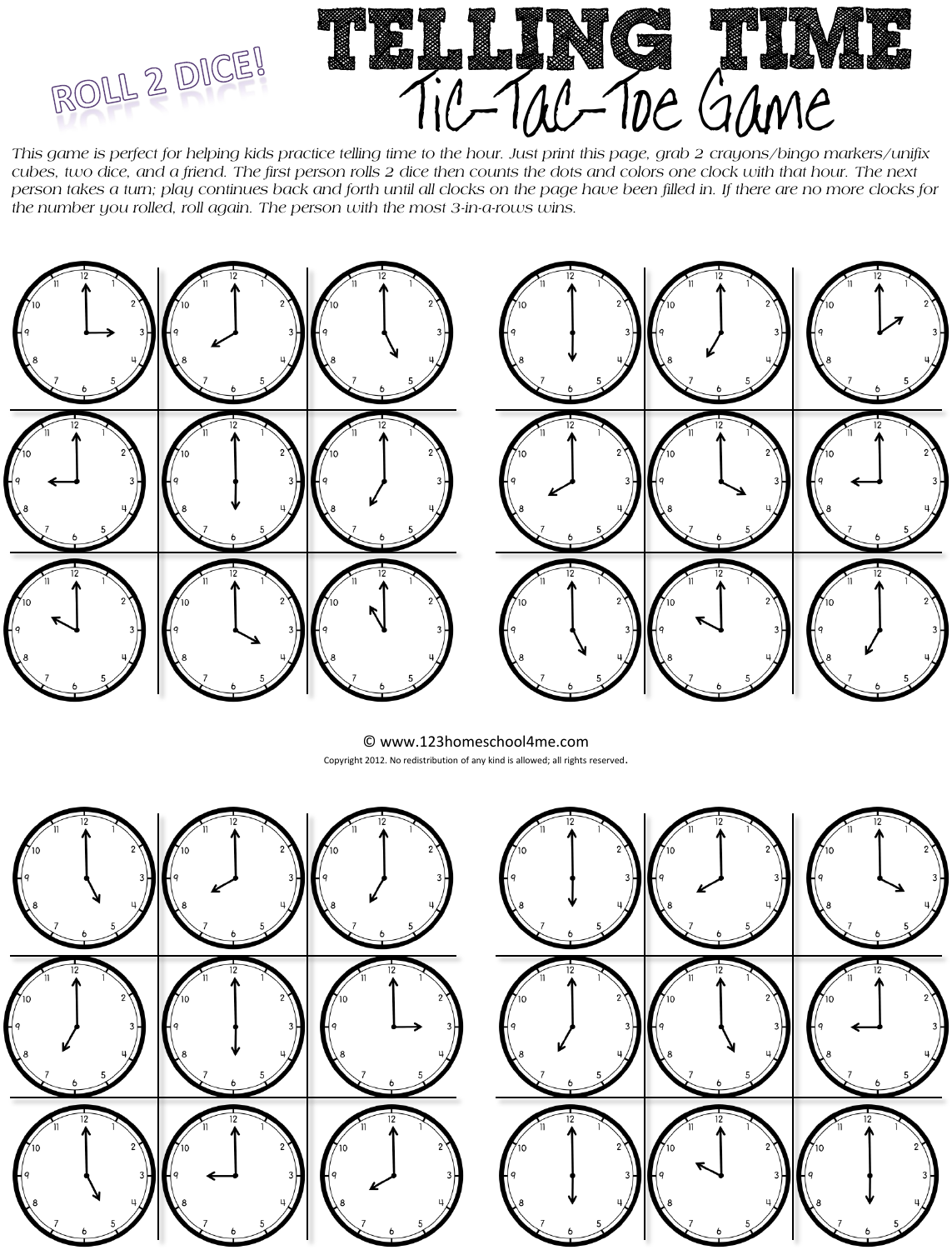

*This game is perfect for helping kids practice telling time to the hour. Just print this page, grab 2 crayons/bingo markers/unifix cubes, two dice, and a friend. The first person rolls 1 dice then counts the dots and colors one clock with that hour. The next person takes a turn; play continues back and forth until all clocks on the page have been filled in. If there are no more clocks for the number you rolled, roll again. The person with the most 3-in-a-rows wins.*



© www.123homeschool4me.com Copyright 2012. No redistribution of any kind is allowed; all rights reserved.